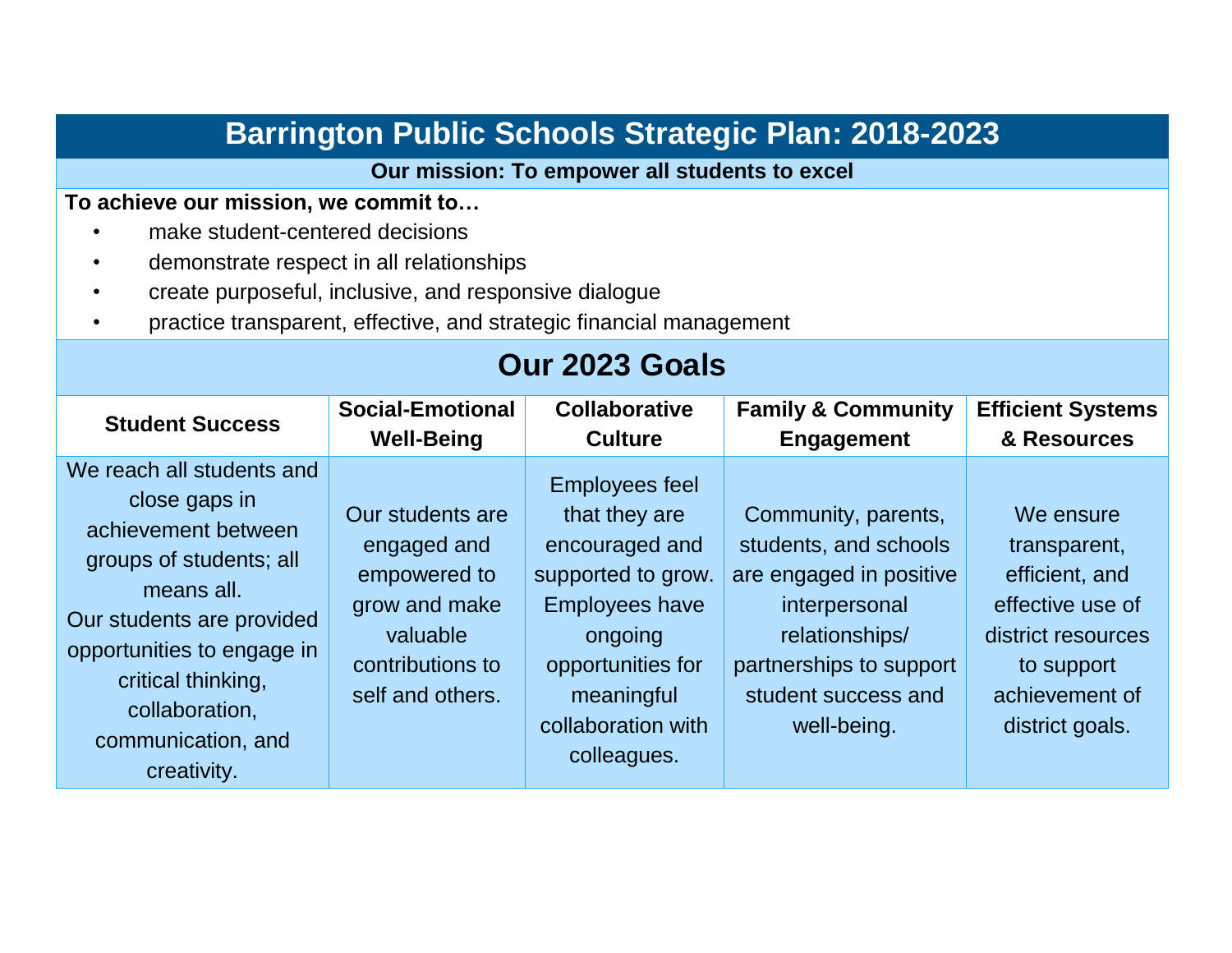| <b>Our Measures of Success</b>                                                                                                                                                                                                                                                                                                                                                              |                                                                                                                                                                                                                                                                                                     |                                                                                                                                                                                                                                                                                                                                              |                                                                                                                                                                                                                                                                                |                                                                                                                                                                                        |  |  |  |
|---------------------------------------------------------------------------------------------------------------------------------------------------------------------------------------------------------------------------------------------------------------------------------------------------------------------------------------------------------------------------------------------|-----------------------------------------------------------------------------------------------------------------------------------------------------------------------------------------------------------------------------------------------------------------------------------------------------|----------------------------------------------------------------------------------------------------------------------------------------------------------------------------------------------------------------------------------------------------------------------------------------------------------------------------------------------|--------------------------------------------------------------------------------------------------------------------------------------------------------------------------------------------------------------------------------------------------------------------------------|----------------------------------------------------------------------------------------------------------------------------------------------------------------------------------------|--|--|--|
| <b>Student Success</b>                                                                                                                                                                                                                                                                                                                                                                      | <b>Social-Emotional</b><br><b>Well-Being</b>                                                                                                                                                                                                                                                        | <b>Collaborative</b><br><b>Culture</b>                                                                                                                                                                                                                                                                                                       | <b>Family &amp;</b><br><b>Community</b><br><b>Engagement</b>                                                                                                                                                                                                                   | <b>Efficient Systems &amp;</b><br><b>Resources</b>                                                                                                                                     |  |  |  |
| Individual student<br>growth (state and<br>local assessments)<br>• Closure of<br>performance gaps<br>between groups of<br>students (state and<br>local assessments)<br>• Student engagement<br>and preparation for<br>life (student and<br>alumni surveys)<br>• Number of<br>experiential Pathways<br>• Student application of<br>learning (project-<br>based learning task<br>assessments) | • Student self-<br>assessment of<br>implementing coping<br><b>skills</b><br>• Student<br>empowerment as<br>measured (student<br>self-reflection data)<br>• Number of workplace<br>and community<br>learning experiences<br>for students<br>• Results on measures<br>of social-emotional<br>learning | • Number of employees<br>participating in<br>professional<br>development and<br>enrichment<br>• Number of employees<br>participating in school<br>and district-wide<br>committees<br>• Employee<br>engagement,<br>specifically around<br>voice in decision-<br>making and honest, 2-<br>way communication<br>(employee<br>engagement survey) | • Parent satisfaction<br>(parent satisfaction<br>survey)<br>• Number and quality of<br>community outreach<br>efforts<br>• Number and quality of<br>family engagement<br>activities<br>• Consistent<br>opportunities for<br>meaningful dialogue<br>with family and<br>community | Implementation of<br>$\bullet$<br>new, inclusive<br>decision-making<br>process<br>• Metrics of efficiency to<br>be developed,<br>establish baseline,<br>and demonstrate<br>improvement |  |  |  |

**\*Annual Targets for each pillar will be identified in the District Annual Scorecard, developed by the leadership team of the Barrington Public Schools**